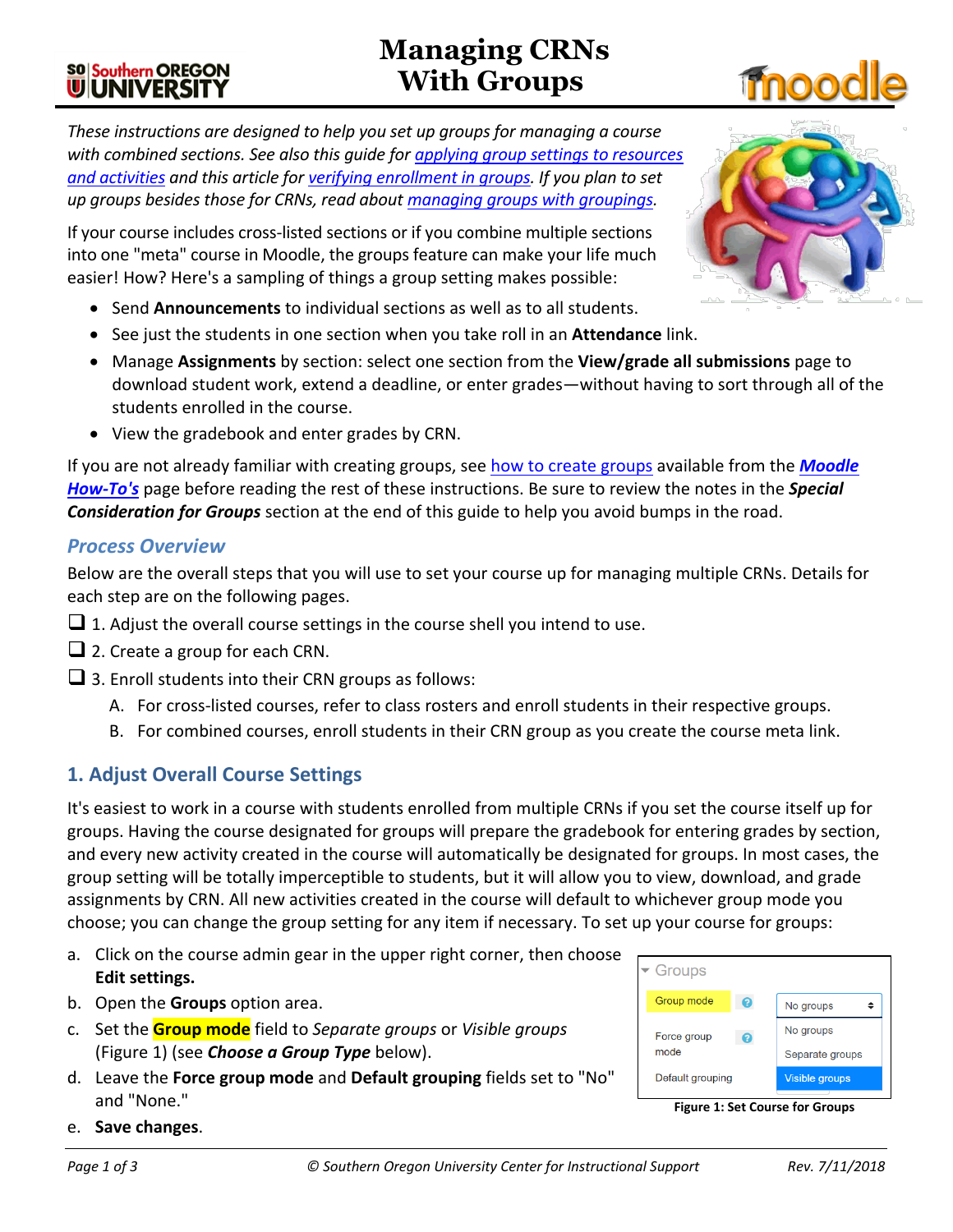# *Choose a Group Type*

For most activities and resources, your choice of *Separate* or *Visible* groups makes no difference to you or your students—it just makes it possible to manage student work and grades by section (see [this article](https://inside.sou.edu/assets/cis/distanceeducation/docs/moodle/apply-group-settings.pdf) for instructions on changing the group mode for an item). Which type you choose will depend on your needs:

- **Cross-listed courses**: If you are teaching a cross-listed course where all of the students will meet at the same time, *visible* groups will allow students to see the entire course enrollment when they click on the **Participants** list. As you create course content, the only new items that may need adjustment will be discussion forums—for a general discussion intended for all participants, you'll want to change the forum's *Visible groups* setting to *No groups*.
- **Combined courses**: If you have combined sections and intend to manage each course independently (where students from one section will not interact with students in another section), *separate* groups will maintain each set of students in isolation from the rest. Students will only be able to see their classmates in the **Participants** list and will only be able to see the posts their classmates make to any discussion forums.

#### **2. Create Groups**

Follow the instructions in this [guide to group creation](https://inside.sou.edu/assets/distanceeducation/docs/moodle/groups.pdf) to create a group for each CRN, using the CRN itself or the meeting time as the group name.

#### **3. Enroll Users**

**Note**: You don't need to enroll yourself in groups, as you will be able to view and participate in group activities without being enrolled.

## *Cross-listed Courses—Manual Enrollment*

- a. On the main **Groups** page, click on a group name from the list of groups in the left column.
- b. Click on the **Add/remove users** link under the column on the right.
- c. Referring to a class roster, select a student's name and click on **Add** to include him/her in the group [\(Figure 2\)](#page-1-0).
- **TIP:** To add multiple students at one time, hold the Ctrl key down as you click on each name.
- d. Click on **Back to groups** after adding students to the group. Select the next CRN group and add the students enrolled in that section.
- Students will *not* automatically be assigned to their groups as they register for your class. You will need to monitor enrollment and add late registrants to their CRN groups. See [Check Group](https://inside.sou.edu/assets/cis/distanceeducation/docs/moodle/check-enrollment.pdf)  [Enrollment](https://inside.sou.edu/assets/cis/distanceeducation/docs/moodle/check-enrollment.pdf) for details.

<span id="page-1-0"></span>

**Figure 2: Select & Add Users to Group**